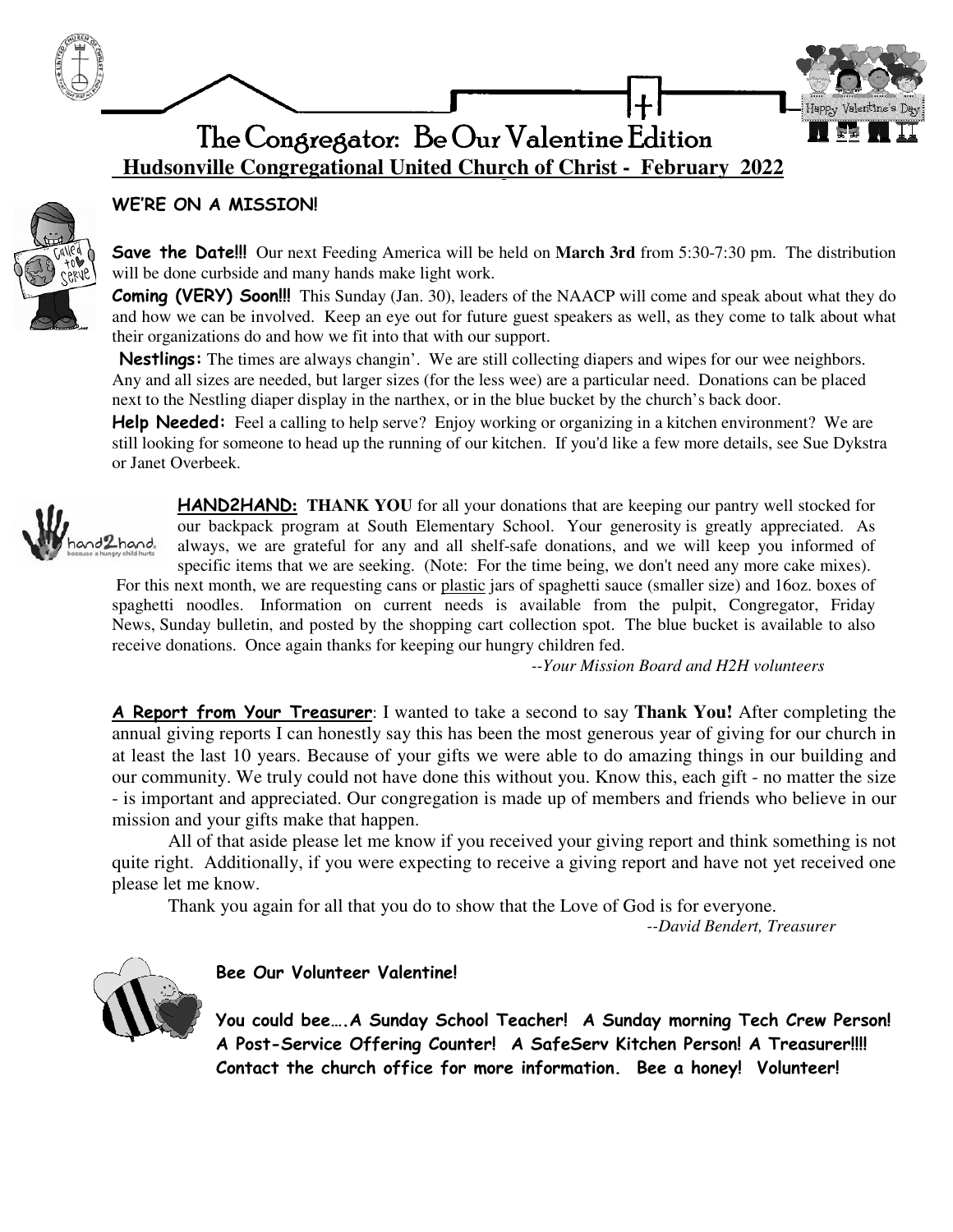| Happy Birthday! |                        | Happy Birthday!               | <b>Happy Anniversary!</b>    |
|-----------------|------------------------|-------------------------------|------------------------------|
| 2/2             | Paul Kunde             | 2/20 Al Kramer                | Scott & Lisa Merchant<br>2/6 |
| 2/2             | Terry Slagter          | 2/22 Joe Perrin               | 2/11 Dan & Melissa Huisman   |
| 2/4             | Ashlyn O'Hair          | 2/22 Kristine Roberson        |                              |
| 2/6             | Cathy Hogle            | 2/22 Kevin Boggs              |                              |
| 2/7             | <b>Nels DeVries</b>    | <b>Shannon Visser</b><br>2/22 |                              |
| 2/9             | Ellie Korienek         | 2/25 Howard Perrin            |                              |
|                 | 2/12 Kathy VanderMarkt | 2/25 Dick Van Dyk             |                              |
|                 | 2/12 Keegan Korienek   | 2/28 Kristy Ranta             |                              |
|                 | 2/16 Ellianne Ferguson |                               |                              |

**Please let me know if I miss your day or have the wrong date! I'll do better next year! –Ruth Lee** 



# Please Pray

**Active Prayers**: Betty Baareman, Pat Haynes, Tom Perrin, Kendra Simon, and all affected by COVID. **Continual Prayers**: George Drayton, Joan Edson, Paul Kunde, Delores Wheelock **Monthly Prayer Emphasis:** Of our 27 UCC churches and agencies in our Grand West Association, this month we will pray for Newaygo UCC. Let us remember their mission and ministry in our prayers for February.

*(Please let the church office know either if you would not like to be listed here or if you would like to be listed here and are not. Please keep all of these folks in your prayers.)*

## February Calendar

2/1 Summergreen Condo mtg 7-9pm Parlor, Basketball 5:30-8:30pm 2/3 Soccer 6-9pm 2/6 Worship 10am, Youth Group 11:15-12:30, Basketball 2:30-8pm 2/8 Basketball 5:30-8:30pm 2/10 Soccer 6-9pm 2/13 Worship 10am, Basketball 2:30-8pm 2/15 Basketball 5:30-8:30pm 2/17 Soccer 6-9pm 2/18 Basketball 5-6:30pm 2/20 Worship 10am, Mission 11am, Youth Group 11:15-12:30, Basketball 4-8pm 2/22 Basketball 5:30-8:30pm 2/24 Soccer 6-9pm 2/27 Worship 10am, Christian Education 11am, Basketball 2:30-8pm



ALSO…Pickleball is…weekdays 8-11, Mon. & Wed. 6-9, AND Saturdays 8-12. On Sundays, thou shalt put down thy paddles and rest.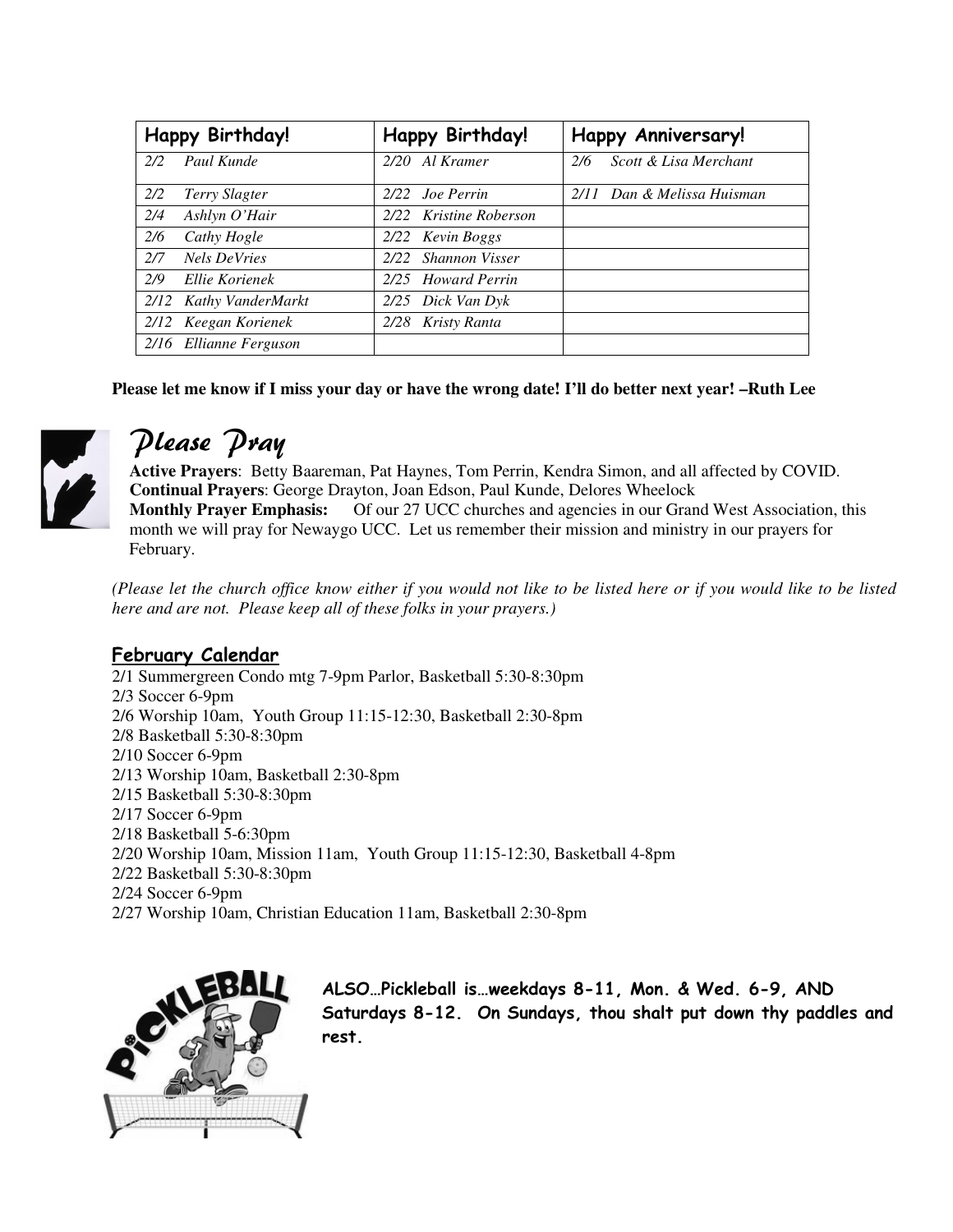

## WHAT LOVE MEANS TO AGE 4 TO 8 YEAR OLD CHILDREN

'When my grandmother got arthritis, she couldn't bend over and paint her toenails anymore. So my grandfather does it for her all the time, even when his hands got arthritis too. ' Rebecca- age 8

'When someone loves you, the way they say your name is different. You just know that your name is safe in their mouth.' Billy - age 4

'Love is when you go out to eat and give somebody most of your French fries without making them give you any of theirs.' Chrissie - age 6

'Love is what makes you smile when you're tired.' Terri - age 4

'Love is what's in the room with you at Christmas if you stop opening presents and listen.' Bobby - age 7

'If you want to learn to love better, you should start with a friend who you hate,' Nikka - age 6

'Love is like a little old woman and a little old man who are still friends even after they know each other so well.'

### Tommy - age 6

'During my piano recital, I was on a stage and I was scared. I looked at all the people watching me and saw my daddy waving and smiling. He was the only one doing that. I wasn't scared anymore.' Cindy - age 8

'Love is when Mummy sees Daddy smelly and sweaty and still says he is handsomer than Robert Redford.' Chris - age 7

'Love is when your puppy licks your face even after you left him alone all day' Mary Ann - age 4

 'You really shouldn't say 'I love you' unless you mean it. But if you mean it, you should say it a lot. People forget.'

Jessica - age 8